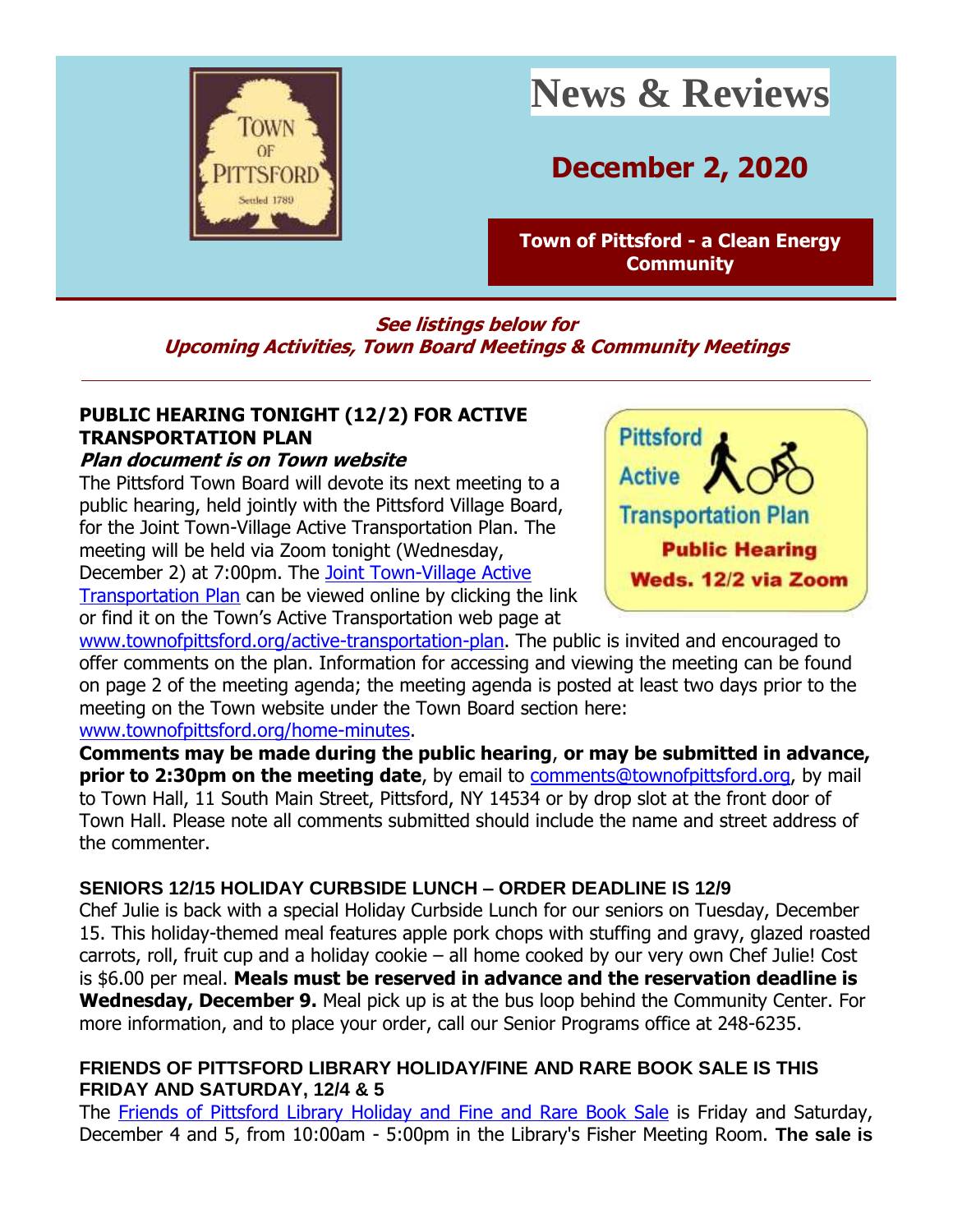**open to all!** To ensure enough time and space for all to safely browse, **physical distancing and mask wearing will be required**, the number of shoppers in the room at a time will be limited, and shopping time will be limited to 20 minutes per guest. While there will be fewer tables, tables will be replenished throughout the sale so everyone has a chance to find some wonderful bookish buys. **Bags won't be available so please bring your own if you'd like.** All proceeds benefit our Pittsford Community Library!

#### **PITTSFORD ROTARY FOOD DRIVE IS THIS SATURDAY, 12/5**

*Donations will go to Pittsford Food Cupboard to help neighbors in need* The [Rotary Club of Pittsford,](http://r20.rs6.net/tn.jsp?f=001UVSw1SU8O87btK36eitaH-lZdzlYUXwdT2x8Ph2oDOSuQAiQTx5rF8LNXpVW1fzq8yRQQX7SAAL9jNGSs4rRn1HAiYmgez1zI8gg2Ky-fVZAc8yVL-YicFRtau7Cqx4AyL_kFQRQvFPft_lwFo65ThUaocrUJge_&c=QUmWnDdr8uouVPQQo6LE6Z0iN08MYpDI9ngI0BJcptuOOvUADtLFfg==&ch=ZVAlroS6st7y5fXVgwsvXcBQE9xk-q-7jEsQXKT7k97lQziM9Dh8Iw==) in collaboration with the Town of Pittsford, the Pittsford Chamber of Commerce, and the Pittsford Volunteer Fire Department, will conduct a [drive-through packaged](http://r20.rs6.net/tn.jsp?f=001UVSw1SU8O87btK36eitaH-lZdzlYUXwdT2x8Ph2oDOSuQAiQTx5rF1S6n4uhALsi9_Y3PXmtAlvdQvJAKSWZ1YPAg-DYROawKJXwDf0uBVaZsH3DCafyFGUFf2jlG6DT8h9GVCF7i_u5vRmCzhZ7ERkmqqKjNgmEHLOjb2gMAsfkAxMxSTqwJ7zdFbsWsxbrGpSO-RyK6GLCj-b9wgK_YauXUUEIWnFBENRZg0ZyuQkDBLYLy25Q7w==&c=QUmWnDdr8uouVPQQo6LE6Z0iN08MYpDI9ngI0BJcptuOOvUADtLFfg==&ch=ZVAlroS6st7y5fXVgwsvXcBQE9xk-q-7jEsQXKT7k97lQziM9Dh8Iw==)  [food drive](http://r20.rs6.net/tn.jsp?f=001UVSw1SU8O87btK36eitaH-lZdzlYUXwdT2x8Ph2oDOSuQAiQTx5rF1S6n4uhALsi9_Y3PXmtAlvdQvJAKSWZ1YPAg-DYROawKJXwDf0uBVaZsH3DCafyFGUFf2jlG6DT8h9GVCF7i_u5vRmCzhZ7ERkmqqKjNgmEHLOjb2gMAsfkAxMxSTqwJ7zdFbsWsxbrGpSO-RyK6GLCj-b9wgK_YauXUUEIWnFBENRZg0ZyuQkDBLYLy25Q7w==&c=QUmWnDdr8uouVPQQo6LE6Z0iN08MYpDI9ngI0BJcptuOOvUADtLFfg==&ch=ZVAlroS6st7y5fXVgwsvXcBQE9xk-q-7jEsQXKT7k97lQziM9Dh8Iw==) to benefit the Pittsford Food Cupboard this Saturday, December 5 from 9:00am to noon at Spiegel Pittsford Community Center. Rotarians and Chamber members will be collecting canned and other packaged foods, rain or shine. Click this link for a list of current Food Cupboard [needs.](http://r20.rs6.net/tn.jsp?f=001UVSw1SU8O87btK36eitaH-lZdzlYUXwdT2x8Ph2oDOSuQAiQTx5rF6GULIlAAMOnBkdBGFuUvG8zrlRyTvs-p_AzW7FkMzwzD9qd6fjvyD7oR8sKAnRkhj7uRm58sw3k0DbrYvjYA59K90bshXOsF9IaKdbRrtrs4GRB7XzFQPr3gg_C8QI86KlnNAk_JwUo&c=QUmWnDdr8uouVPQQo6LE6Z0iN08MYpDI9ngI0BJcptuOOvUADtLFfg==&ch=ZVAlroS6st7y5fXVgwsvXcBQE9xk-q-7jEsQXKT7k97lQziM9Dh8Iw==) The **Pittsford Volunteer Fire Department will have a fire engine on site for this drive so donors can "fill the cab" with their contributions!**

Volunteers working will be taking COVID-19 precautionary measures, including wearing face coverings and gloves and maintaining safe distances. The Pittsford Food Cupboard is among the many organizations that benefit from Pittsford Rotary's mission of service to our community and beyond. Please help our Rotarians help those in need if you can. The Spiegel Pittsford Community Center is located at 35 Lincoln Avenue in the Village of Pittsford.

#### **SIMPLE STEPS TO MANAGE PANDEMIC STRESS – LIBRARY ONLINE PROGRAM THIS SATURDAY**

Learn simple eating and lifestyle strategies to help reduce stress – from the pandemic, the holidays, or everyday stressors – in an online program this Saturday, December 7 presented by the Pittsford Community Library. "Simple Steps to Manage Stress During the Pandemic" offers tips that can help improve your mood, increase your energy, avoid unwanted weight gain, and prevent long-term disease.

The program is presented by Certified Holistic Health Coach Susan Sagan Levitan, who serves on the Health and Wellness Council for the Pittsford Central School District, and will end with a group relaxation exercise. The program will be held from 7:00 – 8:00pm; a Zoom link will be send the day of the program. The program is free and open to the public, but registration is required. To register, visit [https://calendar.libraryweb.org/event/7281237.](http://r20.rs6.net/tn.jsp?f=001UVSw1SU8O87btK36eitaH-lZdzlYUXwdT2x8Ph2oDOSuQAiQTx5rFzFGVgboMZxE-t_PnJWp5TZGd0LRNc6N9dw9vI8MmVVEm6GYmr_bJWLSKDAkAoTQnm-3rIk1K51icTVjHMDr2WIxWj65Lzf6ByKVVfEv5NiEE2FxVh4RxlJWJZj0r4iNHA==&c=QUmWnDdr8uouVPQQo6LE6Z0iN08MYpDI9ngI0BJcptuOOvUADtLFfg==&ch=ZVAlroS6st7y5fXVgwsvXcBQE9xk-q-7jEsQXKT7k97lQziM9Dh8Iw==) For complete Library information, including hours of operation, visit [www.townofpittsford.org/home-library.](http://r20.rs6.net/tn.jsp?f=001UVSw1SU8O87btK36eitaH-lZdzlYUXwdT2x8Ph2oDOSuQAiQTx5rF5lHDdPFv50Z9R7zY3roXymG85PZRCbuKcATms7MRIcCc6_zSL0hquEz8w6OD4A60Y-rdXCXSgt8YMUiOB5W3-ngvSZN_JwpJbfCrN_Nrj7uA6ZB8UyVadM=&c=QUmWnDdr8uouVPQQo6LE6Z0iN08MYpDI9ngI0BJcptuOOvUADtLFfg==&ch=ZVAlroS6st7y5fXVgwsvXcBQE9xk-q-7jEsQXKT7k97lQziM9Dh8Iw==)



#### **MRS. CLAUS PRESENTS "'TWAS THE NIGHT BEFORE CHRISTMAS" WITH HELP FROM HISTORIC PITTSFORD** Mrs. Claus had to change her plans this year when the Pittsford Chamber of Commerce's 49th annual Candlelight Night was canceled due to COVID-19 restrictions. For years she has been greeting hundreds of children at the Historic Pittsford Little House during Candlelight Night. Since she couldn't be with the children

in person this year, **Mrs. Claus created a special message for all.** She presents [on video](http://r20.rs6.net/tn.jsp?f=001UVSw1SU8O87btK36eitaH-lZdzlYUXwdT2x8Ph2oDOSuQAiQTx5rFzFGVgboMZxEdoTmOdmfgSWjIryjhu2EG7rtRRyfMlZGbtShqW4AzEjb7lJAVRTxbpfMVPZTlgEUpU_OzRxFrwtdtHR7w2y-jMRENJomlmHclANdvbf3YOc=&c=QUmWnDdr8uouVPQQo6LE6Z0iN08MYpDI9ngI0BJcptuOOvUADtLFfg==&ch=ZVAlroS6st7y5fXVgwsvXcBQE9xk-q-7jEsQXKT7k97lQziM9Dh8Iw==)  [the classic holiday poem "A Visit from St. Nicholas"](http://r20.rs6.net/tn.jsp?f=001UVSw1SU8O87btK36eitaH-lZdzlYUXwdT2x8Ph2oDOSuQAiQTx5rFzFGVgboMZxEdoTmOdmfgSWjIryjhu2EG7rtRRyfMlZGbtShqW4AzEjb7lJAVRTxbpfMVPZTlgEUpU_OzRxFrwtdtHR7w2y-jMRENJomlmHclANdvbf3YOc=&c=QUmWnDdr8uouVPQQo6LE6Z0iN08MYpDI9ngI0BJcptuOOvUADtLFfg==&ch=ZVAlroS6st7y5fXVgwsvXcBQE9xk-q-7jEsQXKT7k97lQziM9Dh8Iw==) – recorded with a little help from her friends at Historic Pittsford! More commonly known as "'Twas the Night Before Christmas," this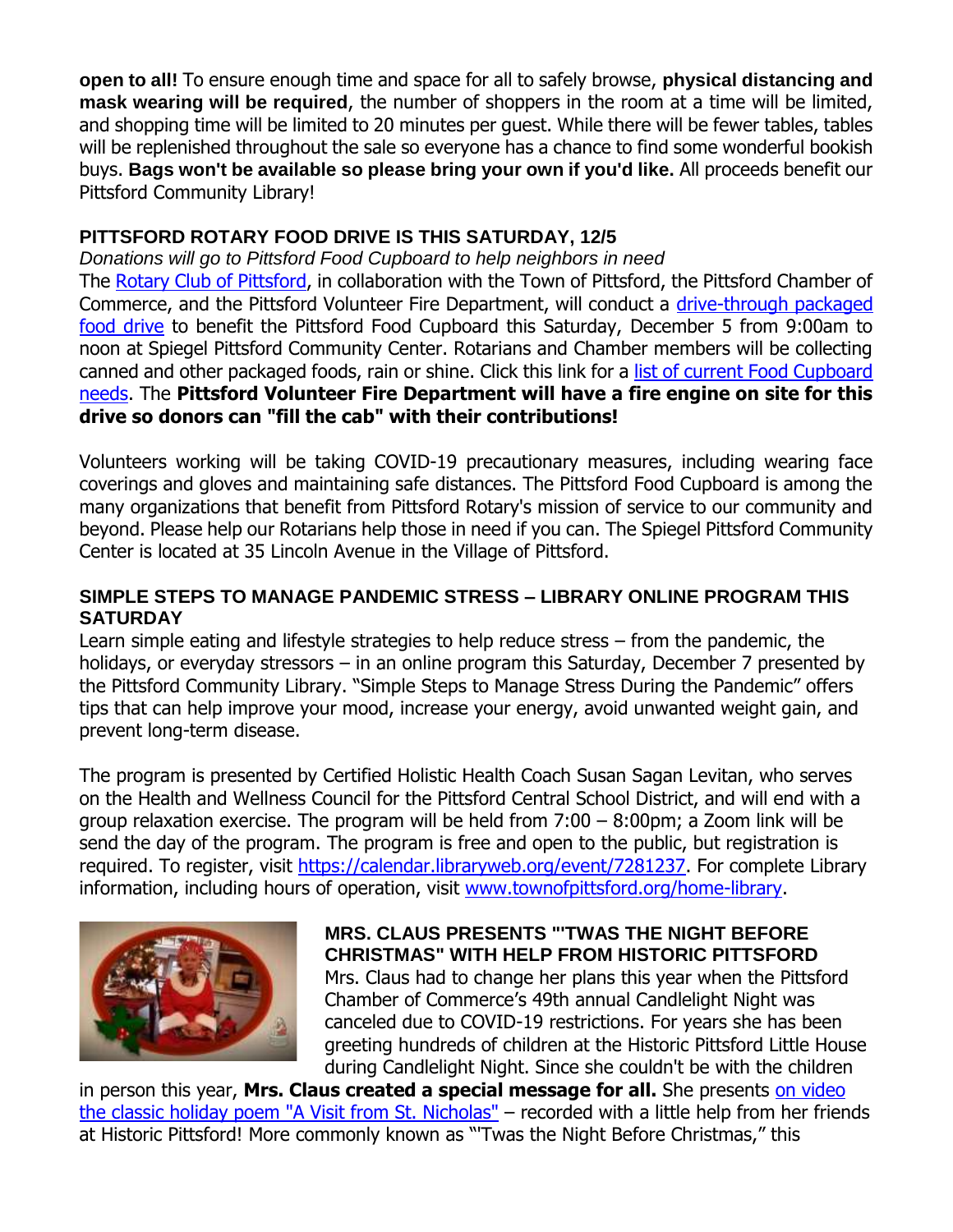treasured classic was first published in 1823 but it's still a lovely way to celebrate the season. You can find this special presentation on the Historic Pittsford website at [https://www.historicpittsford.com/video.](http://r20.rs6.net/tn.jsp?f=001UVSw1SU8O87btK36eitaH-lZdzlYUXwdT2x8Ph2oDOSuQAiQTx5rFzFGVgboMZxEdoTmOdmfgSWjIryjhu2EG7rtRRyfMlZGbtShqW4AzEjb7lJAVRTxbpfMVPZTlgEUpU_OzRxFrwtdtHR7w2y-jMRENJomlmHclANdvbf3YOc=&c=QUmWnDdr8uouVPQQo6LE6Z0iN08MYpDI9ngI0BJcptuOOvUADtLFfg==&ch=ZVAlroS6st7y5fXVgwsvXcBQE9xk-q-7jEsQXKT7k97lQziM9Dh8Iw==)

Pittsford Town and Village Historian Audrey Johnson is a member of the Historic Pittsford Board and is a good friend of Mrs. Claus. We know she was a big help with this video!

#### **COUNTY "COATS FOR SENIORS" COLLECTION WILL NOT BE HELD THIS YEAR**

Due to COVID-19 restrictions and safety measures, the Monroe County Office for the Aging and Medical Motor Service of Rochester's 17th annual Coats for Seniors coat drive cannot be held this year. It was originally scheduled to take place during December.

#### **HELP PYS BRIGHTEN THE HOLIDAYS FOR PITTSFORD FAMILIES IN NEED – BUY A DUCK!**

#### **Buy a commemorative duck ornament or donate a gift card in support of the PYS Family Fund**

If you would like to help a family in the Pittsford community that needs a little extra support this holiday season, please consider donating to the Pittsford Youth Services (PYS) Family Fund. Your contribution will benefit families in the Pittsford community who are unable to afford basic items this holiday season such as food, clothing, toiletries, and gifts for their families. You can make a donation, contribute a gift card, or buy a duck! Those making a donation of \$25 or more will receive a commemorative duck ornament. PYS is also collecting a variety of gift cards to give to families – find a complete list of needed gift cards on their [website.](http://r20.rs6.net/tn.jsp?f=001UVSw1SU8O87btK36eitaH-lZdzlYUXwdT2x8Ph2oDOSuQAiQTx5rF-rM7FbkfXlG6pmWU3_HAlhEWQHnSfZ8Nhfsw_HhVAiz2Yra82hRT0PxGPjbYG5iWiXUuNpIlmF0SN1TIZzAiz4SymWp4O2m5_9MHE2OSTi2OlaDR25PNqA=&c=QUmWnDdr8uouVPQQo6LE6Z0iN08MYpDI9ngI0BJcptuOOvUADtLFfg==&ch=ZVAlroS6st7y5fXVgwsvXcBQE9xk-q-7jEsQXKT7k97lQziM9Dh8Iw==)

The pandemic has had an unprecedented impact on the social and emotional health of our community. Many families are facing difficult times. PYS hopes to bring some relief – and holiday joy – to those in need. Due to pandemic precautions, PYS is unable to host their 'Giving Trees' in community facilities to collect gift donations this year, so direct donations are more important than ever. Please consider giving if you can. **For more information and to make a donation, go to [www.pittsfordyouthservices.org.](http://r20.rs6.net/tn.jsp?f=001UVSw1SU8O87btK36eitaH-lZdzlYUXwdT2x8Ph2oDOSuQAiQTx5rF-rM7FbkfXlG6pmWU3_HAlhEWQHnSfZ8Nhfsw_HhVAiz2Yra82hRT0PxGPjbYG5iWiXUuNpIlmF0SN1TIZzAiz4SymWp4O2m5_9MHE2OSTi2OlaDR25PNqA=&c=QUmWnDdr8uouVPQQo6LE6Z0iN08MYpDI9ngI0BJcptuOOvUADtLFfg==&ch=ZVAlroS6st7y5fXVgwsvXcBQE9xk-q-7jEsQXKT7k97lQziM9Dh8Iw==)** 

Pittsford Youth Services provides counseling and social work services for our schools and the greater Pittsford community, and has been serving the families of Pittsford since 1969. If you would like more information about PYS programs and services, visit their website: [www.pittsfordyouthservices.org](http://r20.rs6.net/tn.jsp?f=001UVSw1SU8O87btK36eitaH-lZdzlYUXwdT2x8Ph2oDOSuQAiQTx5rF-rM7FbkfXlG6pmWU3_HAlhEWQHnSfZ8Nhfsw_HhVAiz2Yra82hRT0PxGPjbYG5iWiXUuNpIlmF0SN1TIZzAiz4SymWp4O2m5_9MHE2OSTi2OlaDR25PNqA=&c=QUmWnDdr8uouVPQQo6LE6Z0iN08MYpDI9ngI0BJcptuOOvUADtLFfg==&ch=ZVAlroS6st7y5fXVgwsvXcBQE9xk-q-7jEsQXKT7k97lQziM9Dh8Iw==) or email [info@pittsfordyouthservices.org.](mailto:info@pittsfordyouthservices.org?subject=PYS%20Giving%20Tree%20donation)

#### **REMINDERS**

#### **ASL INTERPRETER ALWAYS AVAILABLE AT TOWN BOARD MEETINGS**

The Town of Pittsford has an American Sign Language interpreter available at every Pittsford Town Board meeting, to interpret for those who need this service. Those who can't attend a Town Board meeting in person but are planning to watch the meeting's live stream can confirm their need for the interpreter by emailing [comments@townofpittsford.org.](mailto:comments@townofpittsford.org?subject=ASL%20interperter%20request%20for%20Town%20Board%20meeting) Requests can be made in advance or can be emailed through the first ten minutes of the meeting. An on-demand Town Board meeting video with closed captioning will be available within 48 hours of the meeting; visit [www.townofpittsford.org/home-channel12](http://r20.rs6.net/tn.jsp?f=001UVSw1SU8O87btK36eitaH-lZdzlYUXwdT2x8Ph2oDOSuQAiQTx5rFwqhkGvXM9JXjSqGDHVf5QUanyFil8bQPFLZaoa9Sxc4YrdOXqOctL7ffwEJDgjurqBWrLYBsV4EqCLFZuH3nYX8c00UkOiiaJb4heQ0GZkSRaHa_ztjz1I=&c=QUmWnDdr8uouVPQQo6LE6Z0iN08MYpDI9ngI0BJcptuOOvUADtLFfg==&ch=ZVAlroS6st7y5fXVgwsvXcBQE9xk-q-7jEsQXKT7k97lQziM9Dh8Iw==) and use the On-Demand links to view previously

recorded meetings.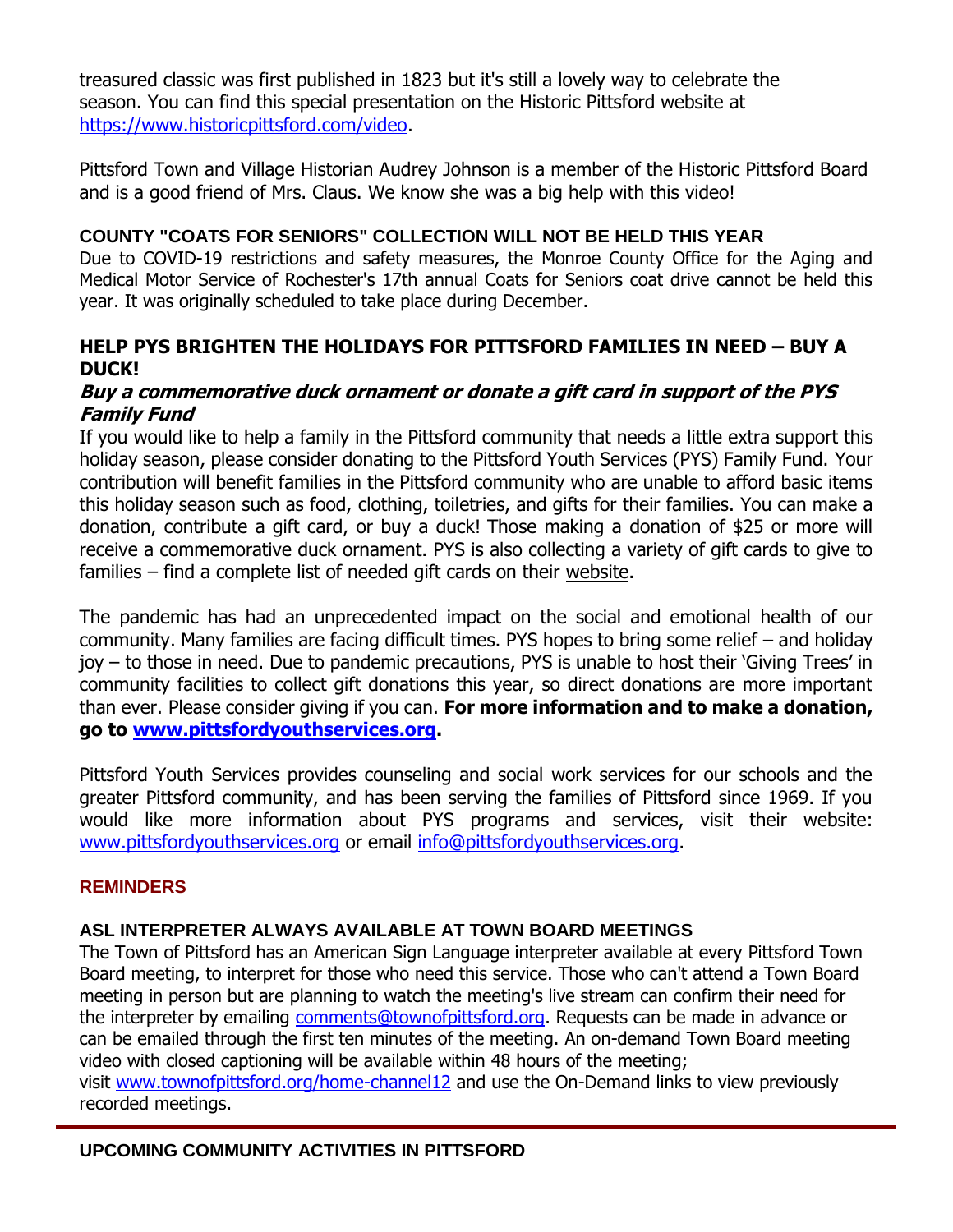- [Friends of Pittsford Library Holiday and Annual Fine and Rare Book Sale,](http://r20.rs6.net/tn.jsp?f=001UVSw1SU8O87btK36eitaH-lZdzlYUXwdT2x8Ph2oDOSuQAiQTx5rF9kYF7lPRIpXEbIPNhmhDZMb9LcvfdGKEZ8sw4eNO67XkfscdZQ385qS_CbLNo0Tvze0J9ZzyKzAYr3EPVCKWQRB40Vv9IjsdHJ-kBdb2gub&c=QUmWnDdr8uouVPQQo6LE6Z0iN08MYpDI9ngI0BJcptuOOvUADtLFfg==&ch=ZVAlroS6st7y5fXVgwsvXcBQE9xk-q-7jEsQXKT7k97lQziM9Dh8Iw==) Friday and Saturday, December 4 & 5, 10:00am – 5:00pm, Fisher Meeting Room, Pittsford Community Library, 24 State Street, sale is open to all; please note to ensure enough time and space to safely browse, physical distancing and mask wearing required, the number of shoppers in the room at a time will be limited, shopping time will be limited to 20 minutes per guest, bags not available – please bring your own.
- [Pittsford Rotary Food Drive,](http://r20.rs6.net/tn.jsp?f=001UVSw1SU8O87btK36eitaH-lZdzlYUXwdT2x8Ph2oDOSuQAiQTx5rF1S6n4uhALsi9_Y3PXmtAlvdQvJAKSWZ1YPAg-DYROawKJXwDf0uBVaZsH3DCafyFGUFf2jlG6DT8h9GVCF7i_u5vRmCzhZ7ERkmqqKjNgmEHLOjb2gMAsfkAxMxSTqwJ7zdFbsWsxbrGpSO-RyK6GLCj-b9wgK_YauXUUEIWnFBENRZg0ZyuQkDBLYLy25Q7w==&c=QUmWnDdr8uouVPQQo6LE6Z0iN08MYpDI9ngI0BJcptuOOvUADtLFfg==&ch=ZVAlroS6st7y5fXVgwsvXcBQE9xk-q-7jEsQXKT7k97lQziM9Dh8Iw==) Saturday, 12/5, 9:00am 12noon, Spiegel Pittsford Community Center, 35 Lincoln Avenue; canned and other packaged goods needed, see list of [Food Cupboard needs here.](http://r20.rs6.net/tn.jsp?f=001UVSw1SU8O87btK36eitaH-lZdzlYUXwdT2x8Ph2oDOSuQAiQTx5rF6GULIlAAMOnBkdBGFuUvG8zrlRyTvs-p_AzW7FkMzwzD9qd6fjvyD7oR8sKAnRkhj7uRm58sw3k0DbrYvjYA59K90bshXOsF9IaKdbRrtrs4GRB7XzFQPr3gg_C8QI86KlnNAk_JwUo&c=QUmWnDdr8uouVPQQo6LE6Z0iN08MYpDI9ngI0BJcptuOOvUADtLFfg==&ch=ZVAlroS6st7y5fXVgwsvXcBQE9xk-q-7jEsQXKT7k97lQziM9Dh8Iw==)
- [Pittsford Youth Services Family Fund Donation](http://r20.rs6.net/tn.jsp?f=001UVSw1SU8O87btK36eitaH-lZdzlYUXwdT2x8Ph2oDOSuQAiQTx5rF13_lzdPxhWXnYenKjzuDMZkcBOCpJ2HVJstc8FoyvA2Vs7SEkC2POpoDbevZxVVGkh-1L3rGUu8UA-prBlJQTg-IpO7NIutPYCK_VxyRRvu&c=QUmWnDdr8uouVPQQo6LE6Z0iN08MYpDI9ngI0BJcptuOOvUADtLFfg==&ch=ZVAlroS6st7y5fXVgwsvXcBQE9xk-q-7jEsQXKT7k97lQziM9Dh8Iw==) buy a commemorative duck ornament, make a donation, or donate needed gift cards; donations benefit families in the Pittsford community who are unable to afford basic items such as food, clothing and gifts for their families. For information and to make a donation, visit [www.pittsfordyouthservices.org](http://r20.rs6.net/tn.jsp?f=001UVSw1SU8O87btK36eitaH-lZdzlYUXwdT2x8Ph2oDOSuQAiQTx5rF-rM7FbkfXlG6pmWU3_HAlhEWQHnSfZ8Nhfsw_HhVAiz2Yra82hRT0PxGPjbYG5iWiXUuNpIlmF0SN1TIZzAiz4SymWp4O2m5_9MHE2OSTi2OlaDR25PNqA=&c=QUmWnDdr8uouVPQQo6LE6Z0iN08MYpDI9ngI0BJcptuOOvUADtLFfg==&ch=ZVAlroS6st7y5fXVgwsvXcBQE9xk-q-7jEsQXKT7k97lQziM9Dh8Iw==) or contact PYS at [info@pittsfordyouthservices.org.](mailto:info@pittsfordyouthservices.org?subject=PYS%20Giving%20Tree%20donation)
- **Coats for Seniors Coat Drive** due to COVID-19 restrictions and safety measures, the Monroe County Office for the Aging and Medical Motor Service of Rochester's annual Coats for Seniors coat drive cannot be held this year; it was originally scheduled to take place during December.

#### **TOWN OF PITTSFORD BOARD MEETINGS**

- **Town Board meeting and Active Transportation Plan Public Hearing with Village Board**, Wednesday, 12/2, 7:00pm, ASL interpretation provided – NOTE DAY AND TIME, ONLINE ACCESS via Zoom video conferencing; information for accessing and viewing the meeting can be found on page 2 of the meeting agenda; the meeting agenda is posted at least two days prior to the meeting on the Town website here: [www.townofpittsford.org/home-minutes](http://r20.rs6.net/tn.jsp?f=001UVSw1SU8O87btK36eitaH-lZdzlYUXwdT2x8Ph2oDOSuQAiQTx5rF4OBXJn-ndfK_aaMOKvu3dB9uFuS1VKKkLxd-Syv5m29NQZlC72J0TWr_fMl-TITaac2qC1VQW1bu36sHRea2KIbtUkbwv4OjN5_Tki4uKKtTAdeeuRQxL4=&c=QUmWnDdr8uouVPQQo6LE6Z0iN08MYpDI9ngI0BJcptuOOvUADtLFfg==&ch=ZVAlroS6st7y5fXVgwsvXcBQE9xk-q-7jEsQXKT7k97lQziM9Dh8Iw==)
- **Environmental Board**, Monday, 12/7, 7:00pm, ONLINE ACCESS via Zoom video conferencing; information for accessing and viewing the meeting can be found on page 2 of the meeting agenda; the meeting agenda is posted at least two days prior to the meeting on the Town website here: [www.townofpittsford.org/home-minutes](http://r20.rs6.net/tn.jsp?f=001UVSw1SU8O87btK36eitaH-lZdzlYUXwdT2x8Ph2oDOSuQAiQTx5rF4OBXJn-ndfK_aaMOKvu3dB9uFuS1VKKkLxd-Syv5m29NQZlC72J0TWr_fMl-TITaac2qC1VQW1bu36sHRea2KIbtUkbwv4OjN5_Tki4uKKtTAdeeuRQxL4=&c=QUmWnDdr8uouVPQQo6LE6Z0iN08MYpDI9ngI0BJcptuOOvUADtLFfg==&ch=ZVAlroS6st7y5fXVgwsvXcBQE9xk-q-7jEsQXKT7k97lQziM9Dh8Iw==)

#### **COMMUNITY MEETINGS CALENDAR**

- [American Legion Rayson-Miller Post 899](http://r20.rs6.net/tn.jsp?f=001UVSw1SU8O87btK36eitaH-lZdzlYUXwdT2x8Ph2oDOSuQAiQTx5rF9kYF7lPRIpX6H3CzuM3NwCgkue-kJxWsUm-dT3u_2OQsqdwuiznSub75FM4hceYO8yfXLmmQcBZQIok4UPdYqMD1Ik9-NMdw4vnrsTdvN4Q&c=QUmWnDdr8uouVPQQo6LE6Z0iN08MYpDI9ngI0BJcptuOOvUADtLFfg==&ch=ZVAlroS6st7y5fXVgwsvXcBQE9xk-q-7jEsQXKT7k97lQziM9Dh8Iw==) TUESDAY MORNING BREAKFAST MEETINGS CANCELED UNTIL FURTHER NOTICE due to COVID-19 coronavirus social distancing requirements. Eligible veterans welcome to join the Post; for [membership information](http://r20.rs6.net/tn.jsp?f=001UVSw1SU8O87btK36eitaH-lZdzlYUXwdT2x8Ph2oDOSuQAiQTx5rF9kYF7lPRIpXWZXvx98ZcUKU47shrG8WlzpX05diMbfMLwXDRipWktVZ0Y4nT1HQWzsSOdiwi7GmMN_PZ7228RlHLkmkHjTBOzUv64ap4gcdz3TDSkWe4Wd0IBLhRrPbkVWMMEZlvrX8&c=QUmWnDdr8uouVPQQo6LE6Z0iN08MYpDI9ngI0BJcptuOOvUADtLFfg==&ch=ZVAlroS6st7y5fXVgwsvXcBQE9xk-q-7jEsQXKT7k97lQziM9Dh8Iw==) visit the [Rayson-Miller Post website](http://r20.rs6.net/tn.jsp?f=001UVSw1SU8O87btK36eitaH-lZdzlYUXwdT2x8Ph2oDOSuQAiQTx5rF6s4IT5S-mUF0rDac4tH_3H5-EISBpeeh9Ifa4qfnYW7CeJGZ7f0DJahfQqgNZeyqZFtB4PGvG6KRFjQLJ34tM6ru3AUO4QCeLE25QigH_ATVPsWs3Fj02ILpi_JyDddxlixG8oJ2hvDVvIVyd9cjd0adFuTJqa3x_6A85Mp_opMBOiTHEvULAgBXd8eabAzF0FSgK0w1qSr&c=QUmWnDdr8uouVPQQo6LE6Z0iN08MYpDI9ngI0BJcptuOOvUADtLFfg==&ch=ZVAlroS6st7y5fXVgwsvXcBQE9xk-q-7jEsQXKT7k97lQziM9Dh8Iw==)
- [Pittsford Rotary Club,](http://r20.rs6.net/tn.jsp?f=001UVSw1SU8O87btK36eitaH-lZdzlYUXwdT2x8Ph2oDOSuQAiQTx5rF4OBXJn-ndfK147iZ-YswSWYwJ6mqLmfmxyhAKe6J7-zQ3fu5hObevlLAM3rGLm-3_sCTRL7yT5Ev6z8QSdr-JMDrpXJcJ9p_ZIDUpkvH2L2&c=QUmWnDdr8uouVPQQo6LE6Z0iN08MYpDI9ngI0BJcptuOOvUADtLFfg==&ch=ZVAlroS6st7y5fXVgwsvXcBQE9xk-q-7jEsQXKT7k97lQziM9Dh8Iw==) WEEKLY IN-PERSON MEETINGS CANCELED UNTIL FURTHER NOTICE due to COVID-19 coronavirus social distancing requirements; check the Pittsford Rotary Facebook page for virtual meeting information.
- [Pittsford Art Group](http://r20.rs6.net/tn.jsp?f=001UVSw1SU8O87btK36eitaH-lZdzlYUXwdT2x8Ph2oDOSuQAiQTx5rFzld8MuKMx2gg7Vnz5dx73iz0v_KXt4MUhDJu-_RNpI5rzegvqwIsl-6HrnCnX5ZqgrQhpa0gPW3hZOTPZ4oKFBbiL6hSkdqbkrePEsmzSEv-CIGNJo_9nI=&c=QUmWnDdr8uouVPQQo6LE6Z0iN08MYpDI9ngI0BJcptuOOvUADtLFfg==&ch=ZVAlroS6st7y5fXVgwsvXcBQE9xk-q-7jEsQXKT7k97lQziM9Dh8Iw==) is conducting monthly meetings for members via Zoom and typically displays artwork at the Pittsford Town Hall, Village Hall, The Friendly Home, Star Physical Therapy and the First Presbyterian Church of Pittsford. For further information or to become a member, please visit [www.pittsfordartgroup.com](http://r20.rs6.net/tn.jsp?f=001UVSw1SU8O87btK36eitaH-lZdzlYUXwdT2x8Ph2oDOSuQAiQTx5rF_fTXK4ZnF0ctP9CDJ4hzRlwBUdn-iBEZrepxB0UbkYqDwAo_b-2O4vxsLfcWn8C2ktHoiOUYDD4TFvKkBmV7hMMYi0dYB9Ml3uOkhxLwGAA&c=QUmWnDdr8uouVPQQo6LE6Z0iN08MYpDI9ngI0BJcptuOOvUADtLFfg==&ch=ZVAlroS6st7y5fXVgwsvXcBQE9xk-q-7jEsQXKT7k97lQziM9Dh8Iw==) or contact PAG president [Margie Mitchell](mailto:mhsmitchell@gmail.com?subject=Pittsford%20Art%20Group%20Meetings%20and%20Membership)

# **Town Facility Closures**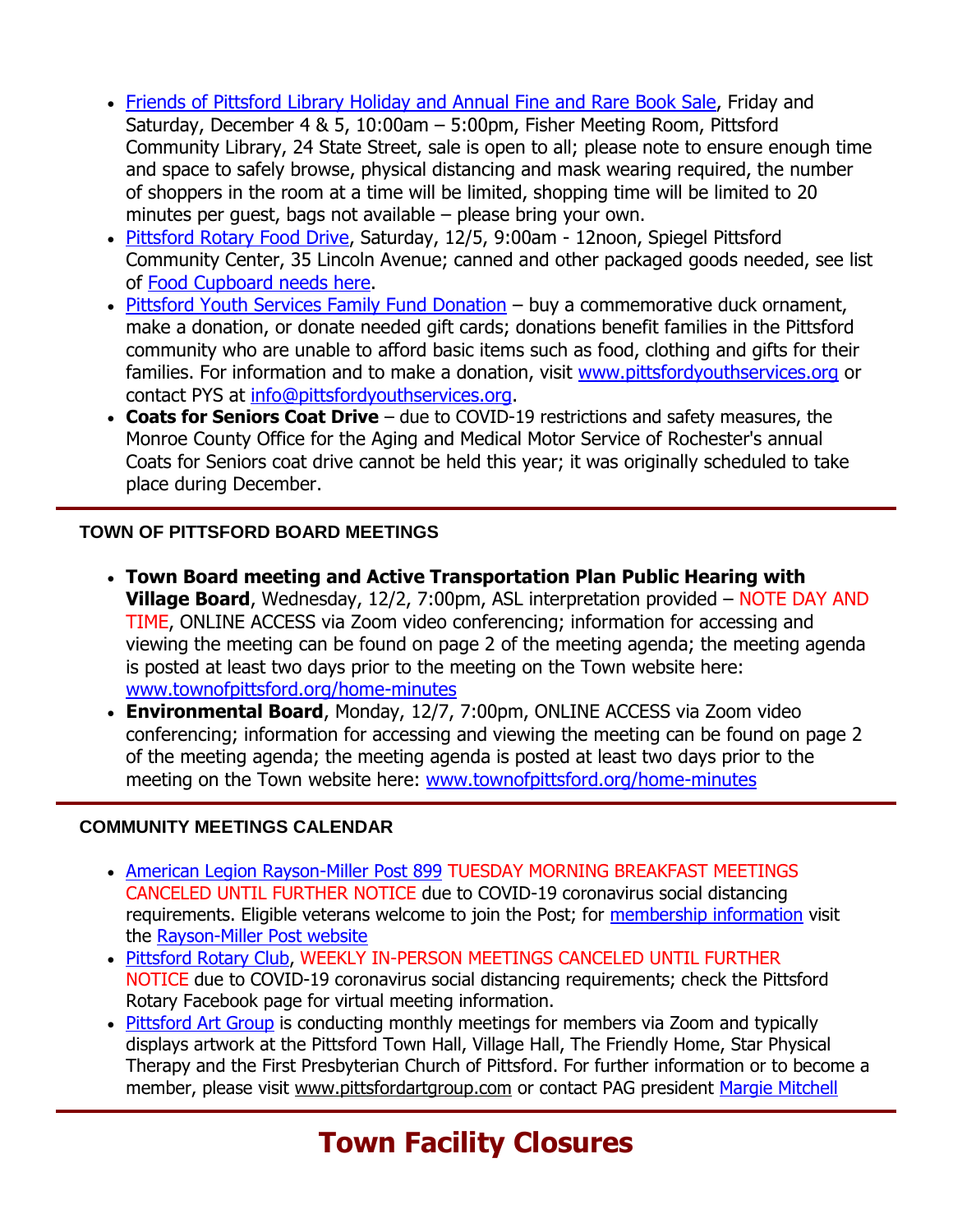**Spiegel Pittsford Community Center** - building is open 8:00am - 5:00pm Monday through Friday and open during program hours evenings and weekends. Senior "Grab N Go" meals will continue every Wednesday and Friday; pickup is at the bus loop behind the Community Center. Registration for low-risk activities and virtual programs begins in advance of each session. See Program Info & Registration link at [www.townofpittsford.org/home-recreation.](http://r20.rs6.net/tn.jsp?f=001UVSw1SU8O87btK36eitaH-lZdzlYUXwdT2x8Ph2oDOSuQAiQTx5rFwrZeSy5AWzPF5L4GCzOJyMPw-DIf-lzPwAp-weItbOxqsecAIbXUiEC-h6yNsdggQYqRrAaWWUnLXifJPnBhKzoaIZjXELRRFkYTVF3Gq9t6h_7aZitTuTd9lt4410FIA==&c=QUmWnDdr8uouVPQQo6LE6Z0iN08MYpDI9ngI0BJcptuOOvUADtLFfg==&ch=ZVAlroS6st7y5fXVgwsvXcBQE9xk-q-7jEsQXKT7k97lQziM9Dh8Iw==) Programs will continue to open as we receive further guidance.

**Pittsford Community Library** - the Library is now open for limited hours and services; enter from the parking lot entrance. The Library also has many online resources, programs and activities for all ages to enjoy. For current Library hours, services, resources, and other updates, visit the Library's update page at [www.bit.ly/pclupdates.](http://r20.rs6.net/tn.jsp?f=001UVSw1SU8O87btK36eitaH-lZdzlYUXwdT2x8Ph2oDOSuQAiQTx5rF1S6n4uhALsiLHlivlnViSFn0j7x8CpfCsAVmBtAx75Y5lpAyE43VDSUQnUxOQAR8TRremKb4C3B3Nf1cuNBds31OIReBfcAMQ==&c=QUmWnDdr8uouVPQQo6LE6Z0iN08MYpDI9ngI0BJcptuOOvUADtLFfg==&ch=ZVAlroS6st7y5fXVgwsvXcBQE9xk-q-7jEsQXKT7k97lQziM9Dh8Iw==) For virtual children's programming check the Library's Facebook page [www.facebook.com/PittsfordLibrary/.](http://r20.rs6.net/tn.jsp?f=001UVSw1SU8O87btK36eitaH-lZdzlYUXwdT2x8Ph2oDOSuQAiQTx5rF_lIjek_NqtrASPrOjufHANoxgziys0txtjayO3fhBvPv5Wta94VPoAI-9YQvFTXaURtXRMRNoIMiiz0vtZBw_dw2QkN0JDmKK1uyy20Cs-dS0x5u7k-kos=&c=QUmWnDdr8uouVPQQo6LE6Z0iN08MYpDI9ngI0BJcptuOOvUADtLFfg==&ch=ZVAlroS6st7y5fXVgwsvXcBQE9xk-q-7jEsQXKT7k97lQziM9Dh8Iw==) The Book Drop return area is open; please only deposit returned books; for information on book sale donations visit [www.pittsfordlibraryfriends.com.](http://r20.rs6.net/tn.jsp?f=001UVSw1SU8O87btK36eitaH-lZdzlYUXwdT2x8Ph2oDOSuQAiQTx5rF41zW59_rSU4Vcw6K5kuMHtH4ZbRByG-ztFGPXurGczFdAn9JAzZTHf4jzBdI8PeBD5S2tEolaWb-an6YD-2RPNG_urYqnzUJaNcU0zkGAOCYrgJCXPYrNY=&c=QUmWnDdr8uouVPQQo6LE6Z0iN08MYpDI9ngI0BJcptuOOvUADtLFfg==&ch=ZVAlroS6st7y5fXVgwsvXcBQE9xk-q-7jEsQXKT7k97lQziM9Dh8Iw==) Regular due dates for all materials have resumed; check your receipt or your Library account for exact due dates. Low contact pickup of Library materials is available for Monroe County Library System cardholders.

**Town Hall** is open to residents by appointment only; in-person meetings will be limited and allowed only when absolutely necessary. Calls should be made to the department related to the inquiry. Town Hall remains staffed to handle business online and by mail, phone, email and the "drop slot" to the right of the front door of Town Hall.

**Town Clerk:** All services of the Town Clerk are available online, by mail, phone and email. If necessary, an appointment can be arranged. Contact at 248-6210 or Idillon@townofpittsford.org, mail materials to Pittsford Town Clerk's Office, 11 South Main Street, Pittsford NY 14534. Services info at [www.townofpittsford.org/home-clerk.](http://r20.rs6.net/tn.jsp?f=001UVSw1SU8O87btK36eitaH-lZdzlYUXwdT2x8Ph2oDOSuQAiQTx5rF4Z6d7JMFN4kVCL9R6WAVzr0bUIyq7XsGsuxWeqeMDVr345solyG69NwAz16qLAncCSTzWKtepoQluN9mObAspq3Rykrloa7KDZzdDq_5sLpnSYk_eIiOvg=&c=QUmWnDdr8uouVPQQo6LE6Z0iN08MYpDI9ngI0BJcptuOOvUADtLFfg==&ch=ZVAlroS6st7y5fXVgwsvXcBQE9xk-q-7jEsQXKT7k97lQziM9Dh8Iw==)

**Town Court:** Pittsford Town Court sessions are being scheduled on a limited basis. Town Court staff are available via phone and email Monday - Friday from 9:00am - 5:00pm; call (585) 248-6238 or email at [pdromgoole@townofpittsford.org.](mailto:pdromgoole@townofpittsford.org) Visitors must follow appropriate health safety and social distancing requirements for Court appearances and Court Office visits.

**All Town Playgrounds:** residents may use Town playgrounds at their own risk, as it is not possible for the Town to keep equipment appropriately sanitized after every use. Those using Town playgrounds are expected to observe COVID-19 social distancing and hygiene protocols.

**All Town Parks:** Farm View Park and Hopkins Park are closed as of November 2020 and will remain closed through the spring of 2021. All other Town parks remain open; all courts are open, all athletic fields are open to groups of 25 individuals or less, and all trails and walkways are accessible. Those using Town parks are expected to observe COVID-19 social distancing and hygiene protocols.

**Thornell Farm Park:** the park is open and per State requirements, all grass and turf sports fields are open to group activities of 25 individuals or less; the tennis courts, trails, walkways and the playground are open to residents. COVID-19 social distancing and hygiene protocols are required.

**King's Bend Park Lodges:** the lodges are open for reservations; per State and Federal governments all COVID-19 safety guidelines must be followed while at the lodges. Lodge capacities will adhere to New York State COVID-19 guidelines. Please note COVID-19 social distancing and hygiene protocols are required.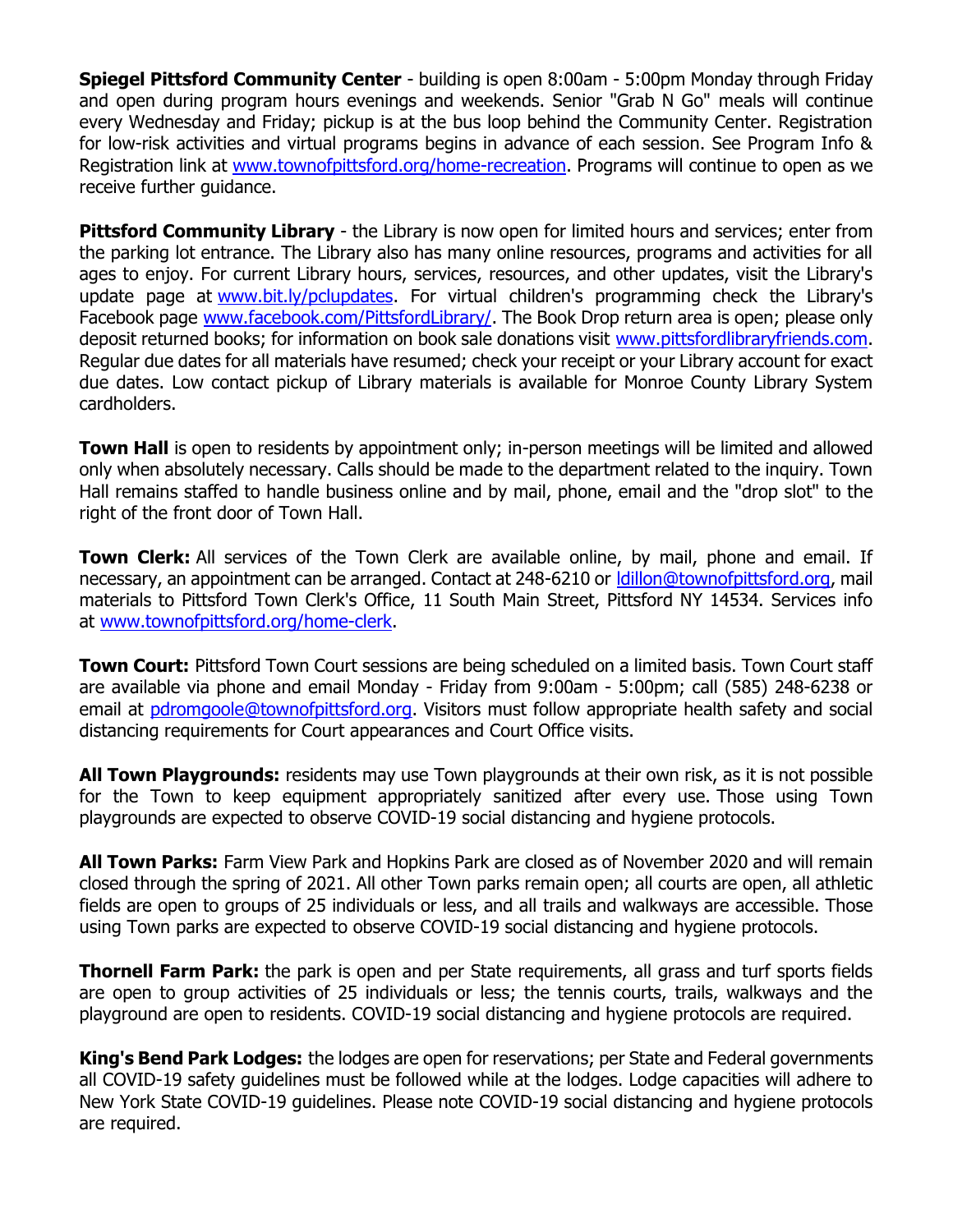**The Mile Post School:** the building is closed to the public until further notice, as the site is being used as a Public Works crew operation center.

**Building Department:** As of May 15, 2020 the Governor has begun the phased reopening of New York State. The Town of Pittsford and the surrounding Finger Lakes region have met the criteria set by the Governor to reopen. Construction is included in Phase 1 of the reopening plan. As construction moves forward, all COVID-19 safety guidelines set by the State and Federal governments must be followed while on the job site. To protect the community and limit the spread of COVID-19, the Town of Pittsford has altered accordingly its inspection and permitting procedures. See the Town of Pittsford COVID-19 Building Inspection Procedures for details; additional information can be found here: New York State Construction Guidelines. For more information contact Town of Pittsford Building Inspector Mark Lenzi at [mlenzi@townofpittsford.org](mailto:mlenzi@townofpittsford.org?subject=COVID-19%20Construciton%20Information) or call the Town Building Department at 585-248-6265.

**Town Public Works** - Highway, Sewer and Parks Departments: All operations continue. Crews in these departments are following hygiene and social distancing protocols in light of the COVID-19 threat.

#### **Monroe County Services at Town facilities:**

The County has suspended until further notice Passport Services at Town Hall and Mobile DMV service at Pittsford Town Court. Find updated information for Monroe County DMV here [https://www2.monroecounty.gov/clerk-COVID-19.](http://r20.rs6.net/tn.jsp?f=001UVSw1SU8O87btK36eitaH-lZdzlYUXwdT2x8Ph2oDOSuQAiQTx5rF06tfZriHr2g5oqlpwMKdE9o4C3gvZosu9peDniNHoEQ6LI1VX0KQnt7CMIQpEAs9UKL2q3JNOgdzTKPhzpYtQfwdaAT1xqh-uf_w9rz9LandM_-4OhONK4=&c=QUmWnDdr8uouVPQQo6LE6Z0iN08MYpDI9ngI0BJcptuOOvUADtLFfg==&ch=ZVAlroS6st7y5fXVgwsvXcBQE9xk-q-7jEsQXKT7k97lQziM9Dh8Iw==)

Further information and updates can be found at [www.townofpittsford.org/covid-19info.](http://r20.rs6.net/tn.jsp?f=001UVSw1SU8O87btK36eitaH-lZdzlYUXwdT2x8Ph2oDOSuQAiQTx5rFzzwvg-Bh4rn4ZQj13UthLV964TeJ-vtLMaT09cUrCGwltSWGFXd79C3ghNVgKP1taBLUrC591u5bpfJHUe9QLt-61ppfyI95olVjNUqViZab2eILsJqliI=&c=QUmWnDdr8uouVPQQo6LE6Z0iN08MYpDI9ngI0BJcptuOOvUADtLFfg==&ch=ZVAlroS6st7y5fXVgwsvXcBQE9xk-q-7jEsQXKT7k97lQziM9Dh8Iw==)

### **COVID-19 Coronavirus Information Links**

Further Town of Pittsford COVID-19 coronavirus information and updates can be found at [www.townofpittsford.org/covid-19info.](http://r20.rs6.net/tn.jsp?f=001UVSw1SU8O87btK36eitaH-lZdzlYUXwdT2x8Ph2oDOSuQAiQTx5rFzzwvg-Bh4rn4ZQj13UthLV964TeJ-vtLMaT09cUrCGwltSWGFXd79C3ghNVgKP1taBLUrC591u5bpfJHUe9QLt-61ppfyI95olVjNUqViZab2eILsJqliI=&c=QUmWnDdr8uouVPQQo6LE6Z0iN08MYpDI9ngI0BJcptuOOvUADtLFfg==&ch=ZVAlroS6st7y5fXVgwsvXcBQE9xk-q-7jEsQXKT7k97lQziM9Dh8Iw==)

[Pittsford Central School District COVID-19 Coronavirus Updates](http://r20.rs6.net/tn.jsp?f=001UVSw1SU8O87btK36eitaH-lZdzlYUXwdT2x8Ph2oDOSuQAiQTx5rF_lIjek_NqtrtcEJnU5qniUI4qM4w4CVD-KrbadLJkkEAB98iIk9yLayjEqFa3E7Q_tMWYA99n4x43BjiPNVb9VI5URLDDDy9_kPwas0BS3bypa3P1fejravgpPmJWSPIQ==&c=QUmWnDdr8uouVPQQo6LE6Z0iN08MYpDI9ngI0BJcptuOOvUADtLFfg==&ch=ZVAlroS6st7y5fXVgwsvXcBQE9xk-q-7jEsQXKT7k97lQziM9Dh8Iw==)

You can find information on COVID-19 coronavirus at the County Health Department's website: [https://www2.monroecounty.gov/health-index.php.](http://r20.rs6.net/tn.jsp?f=001UVSw1SU8O87btK36eitaH-lZdzlYUXwdT2x8Ph2oDOSuQAiQTx5rF_G7iKS88if-NNPbm9gwE4PsFKlb7pBAxdebHVTP7O3To9R3z9Kism4rw6chTbHq6gdW23DZis8EtMSdMBteR3C1Fa2v3YoRoIYws4EXJtDQUhPYftfxyVnhg-YP67ZYIw==&c=QUmWnDdr8uouVPQQo6LE6Z0iN08MYpDI9ngI0BJcptuOOvUADtLFfg==&ch=ZVAlroS6st7y5fXVgwsvXcBQE9xk-q-7jEsQXKT7k97lQziM9Dh8Iw==)

Additional information about business closure requirements throughout Monroe County can be found on the County's Website: [www.monroecounty.gov](http://r20.rs6.net/tn.jsp?f=001UVSw1SU8O87btK36eitaH-lZdzlYUXwdT2x8Ph2oDOSuQAiQTx5rF-S-AtVUzc1WAOqpYGJngpKyUzBPLfENoxuGRR9j_i9o9Tii2jlIuUx_gvujVb8HB1c23hNfM9PuKS7idGgteeWKwhrh4KAVtg==&c=QUmWnDdr8uouVPQQo6LE6Z0iN08MYpDI9ngI0BJcptuOOvUADtLFfg==&ch=ZVAlroS6st7y5fXVgwsvXcBQE9xk-q-7jEsQXKT7k97lQziM9Dh8Iw==)

The CDC also has information on its website at [https://www.cdc.gov/coronavirus/2019](http://r20.rs6.net/tn.jsp?f=001UVSw1SU8O87btK36eitaH-lZdzlYUXwdT2x8Ph2oDOSuQAiQTx5rF_G7iKS88if-tUKnvnHJxq3F_ar8K6jNXEOHRqwRc7iC5GnSjZXXOS61OHnB2JukL675IcWP6a8klWhK8_E_Wz260ly7fd7TWsQB0o5HzoWPiQbY-tWoLontvwsPgYYwZJXeyTifzgkH8g1NMEXzVQHWhOZSyCyr1W6830EpH9s0&c=QUmWnDdr8uouVPQQo6LE6Z0iN08MYpDI9ngI0BJcptuOOvUADtLFfg==&ch=ZVAlroS6st7y5fXVgwsvXcBQE9xk-q-7jEsQXKT7k97lQziM9Dh8Iw==) [ncov/about/share-facts-stop-fear.html.](http://r20.rs6.net/tn.jsp?f=001UVSw1SU8O87btK36eitaH-lZdzlYUXwdT2x8Ph2oDOSuQAiQTx5rF_G7iKS88if-tUKnvnHJxq3F_ar8K6jNXEOHRqwRc7iC5GnSjZXXOS61OHnB2JukL675IcWP6a8klWhK8_E_Wz260ly7fd7TWsQB0o5HzoWPiQbY-tWoLontvwsPgYYwZJXeyTifzgkH8g1NMEXzVQHWhOZSyCyr1W6830EpH9s0&c=QUmWnDdr8uouVPQQo6LE6Z0iN08MYpDI9ngI0BJcptuOOvUADtLFfg==&ch=ZVAlroS6st7y5fXVgwsvXcBQE9xk-q-7jEsQXKT7k97lQziM9Dh8Iw==)

In addition, the CDC has information relevant to anyone planning to travel outside of the United States: [https://www.cdc.gov/coronavirus/2019](http://r20.rs6.net/tn.jsp?f=001UVSw1SU8O87btK36eitaH-lZdzlYUXwdT2x8Ph2oDOSuQAiQTx5rF_G7iKS88if-t6DqrzsSm-EfJnCzYayYygJ7EWdR-tQ1uyMtCOll5uGL-G3w8zhUDfPTxn-7wUA-XtwnubzVw_A3SlX9lH6tnqrQ006DbfyweZ6OnSK6ARO4pCy_mzscNSyTRsDue7ArisSAuxiZdY30lkiCY9HFCUeY6uYhfGsv2Q2z3ojFIYQTGKlkZez0QAMos-aa7raO&c=QUmWnDdr8uouVPQQo6LE6Z0iN08MYpDI9ngI0BJcptuOOvUADtLFfg==&ch=ZVAlroS6st7y5fXVgwsvXcBQE9xk-q-7jEsQXKT7k97lQziM9Dh8Iw==) [ncov/travelers/index.html?deliveryName=USCDC\\_2067-DM20785.](http://r20.rs6.net/tn.jsp?f=001UVSw1SU8O87btK36eitaH-lZdzlYUXwdT2x8Ph2oDOSuQAiQTx5rF_G7iKS88if-t6DqrzsSm-EfJnCzYayYygJ7EWdR-tQ1uyMtCOll5uGL-G3w8zhUDfPTxn-7wUA-XtwnubzVw_A3SlX9lH6tnqrQ006DbfyweZ6OnSK6ARO4pCy_mzscNSyTRsDue7ArisSAuxiZdY30lkiCY9HFCUeY6uYhfGsv2Q2z3ojFIYQTGKlkZez0QAMos-aa7raO&c=QUmWnDdr8uouVPQQo6LE6Z0iN08MYpDI9ngI0BJcptuOOvUADtLFfg==&ch=ZVAlroS6st7y5fXVgwsvXcBQE9xk-q-7jEsQXKT7k97lQziM9Dh8Iw==)

**If you have been forwarded this eNews issue and wish to subscribe, visit** [www.townofpittsford.org/enews](http://r20.rs6.net/tn.jsp?f=001UVSw1SU8O87btK36eitaH-lZdzlYUXwdT2x8Ph2oDOSuQAiQTx5rFxu4ZlFA33JzH9Z11jbb3AxaogwTpTY1OpEAXrjGwu_7lkSASXUUVCqiqGhy2krsvatS6ddizluJukENd-auEn6RRmMtvGpjdIYxlVdeocR_&c=QUmWnDdr8uouVPQQo6LE6Z0iN08MYpDI9ngI0BJcptuOOvUADtLFfg==&ch=ZVAlroS6st7y5fXVgwsvXcBQE9xk-q-7jEsQXKT7k97lQziM9Dh8Iw==)

**Current Subscribers:**